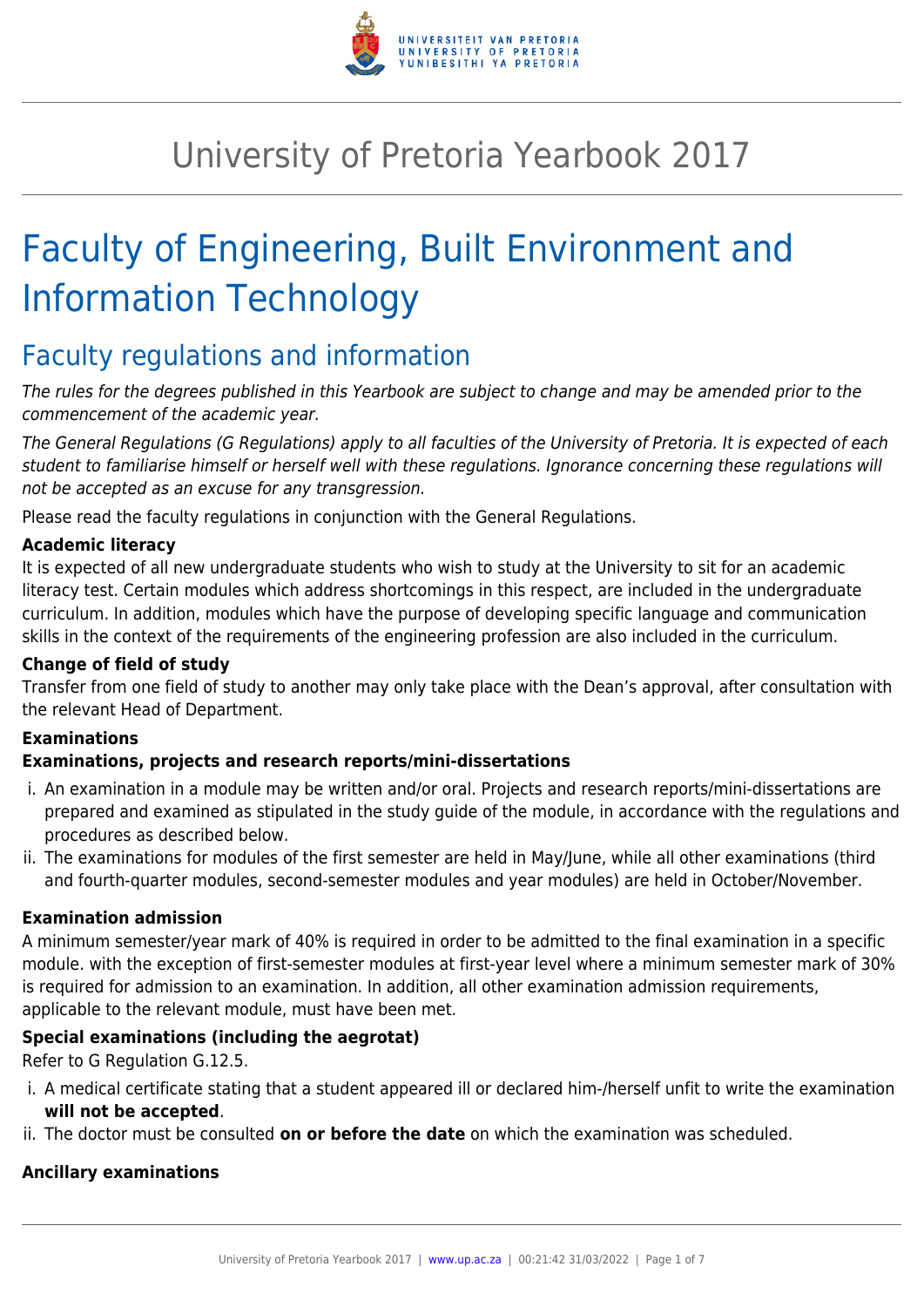

#### Refer to G Regulation G.12.3.

Please note: No ancillary or special examinations are granted in any design modules (all ONT modules) in the Department of Architecture.

#### **Other special examinations**

Refer also to G Regulation G.12.6.

- i. The Dean may, on the recommendation of the Head of Department concerned, grant a special examination in a module to a student who failed that module in the final year of study, and consequently does not comply with degree requirements.
- ii. In the schools of **Built Environment** and **Information Technology**: A student may at most, be admitted to either one special examination in a year module or two special examinations in semester modules or four special examinations in quarter modules.
- iii. In the **School of Engineering**: A student may be granted at the most two such special examinations. To be taken into consideration for a special examination, a student should have obtained a minimum final mark of 40% and should also have complied with all other examination admission requirements which are applicable to the relevant module.
- iv. A student must apply in writing to the Dean before consideration will be given to admission to a special examination. The Head of Department decides when the special examination will take place and may prescribe work that must be satisfactorily completed before a student may write the examination.
- v. During calculation of the final mark the semester mark is retained and the final mark is calculated as the weighted average of the special examination mark and the semester mark, in accordance with the formula as published in the study guide of the specific module. The candidate should also comply with the subminimum requirements. The highest final mark that may be awarded is 50%.

#### **Please note:**

- In the **School for the Built Environment**, the pass mark required for a special examination is 50%, a higher mark is not allocated and the semester/year mark is not taken into consideration.
- **School for Information Technology**: If a test or examination clash occurs between modules within the prescribed curriculum, an adjustment of the test date and/or time will only be considered if the student completes an official application form at the department's administration office and submits a copy and supporting documentation to the relevant lecturer at least seven (7) days prior to the scheduled test. A module from a higher year level receives preference to that of a lower year level within the prescribed curriculum.
- In the **School of Engineering**: no special examinations will be allowed for modules with a project or design component in any discipline of engineering. No other special examinations are granted in the School of Engineering.

#### **Re-marking of examination scripts**

Refer to G Regulation G.14.

# **Supplementary examinations in the School of Engineering**

Refer to General Regulation G.12.4.

In the School of Engineering a supplementary examination is only granted in instances where:

- i. A final mark of between 45% and 49% was achieved;
- ii. A final mark of between 40% and 44% was achieved and where the candidate also achieved either a semester mark or an examination mark of 50% or higher;
- iii. A pass mark has been obtained, but the required subminimum in the examination section of the module or divisions thereof has not been obtained.
- iv. A final mark of between 40% and 49% has been obtained in first-year modules in the first semester.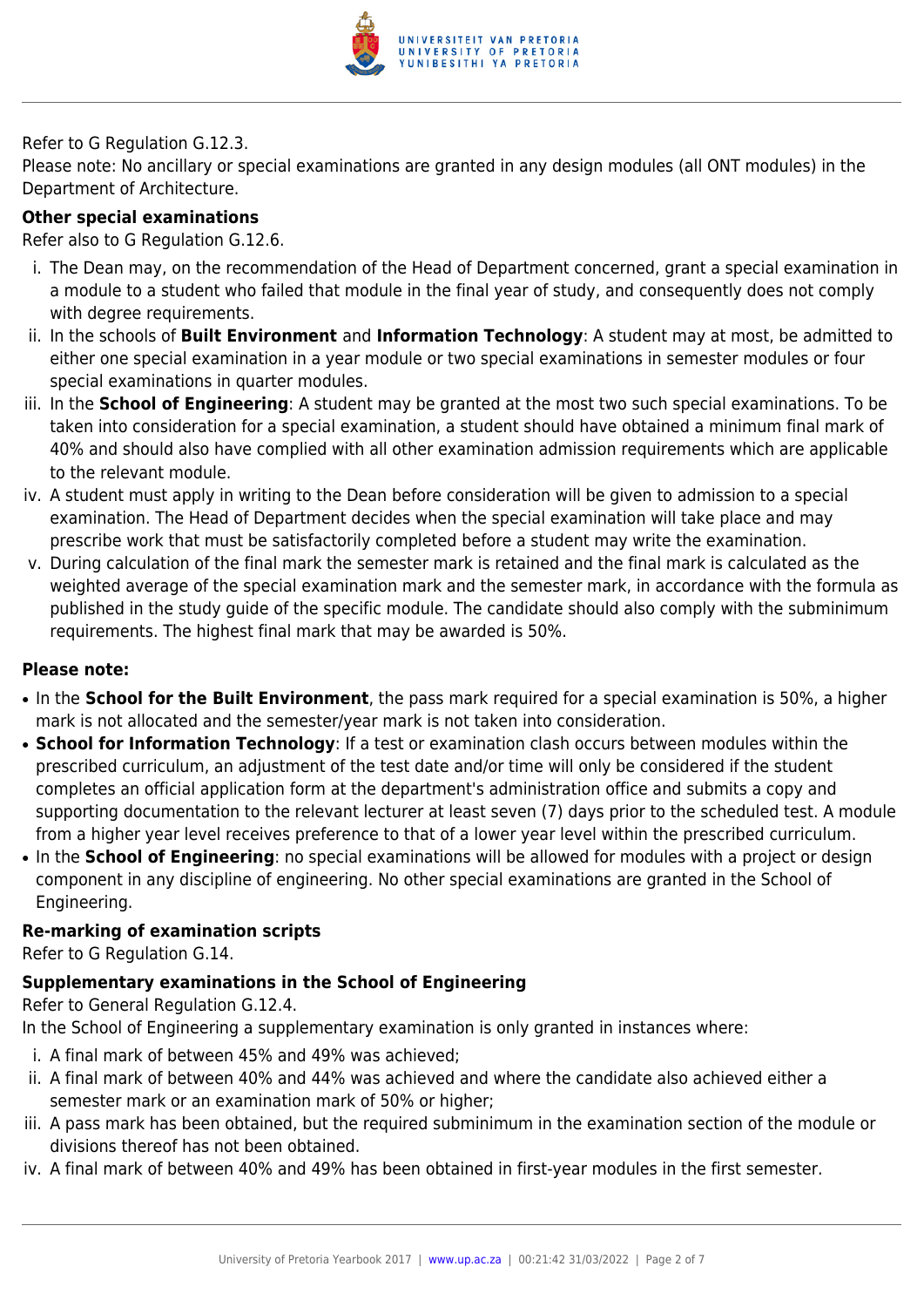

Calculation of the final supplementary examination mark:

- i. The semester mark is retained and the final mark is calculated as the weighted average of the supplementary examination mark and the semester mark, in accordance with the formula as published in the study manual of the specific module, with the proviso that the maximum final mark awarded may be no more than 50%. The only exception to this rule is in the case of first-year modules at first-semester level, where the semester mark is not considered, and where the supplementary examination mark is taken as the final mark, with the proviso that the maximum final mark awarded may be no more than 50%.
- ii. All other pass requirements, as published in the study manual of each specific module, remain so and are applicable during the determination of the final result of a supplementary examination in the module.

Special supplementary examinations will not be arranged for students who were not able to write the supplementary examinations during scheduled times, as given in the examinations timetable.

#### **Supplementary examinations in the School for the Built Environment**

Refer to G Regulation G.12.4.

Except for first-semester modules in the first year where supplementary examinations are compulsory between 40% and 49%, a supplementary examination is only granted in instances where:

- i. a final mark of between 45% and 49% was obtained;
- ii. a final mark of between 40% and 44% was obtained and where the candidate also obtained either a semester mark or an examination mark of 50% or higher;
- iii. a pass mark has been obtained, but the required subminimum in the examination section of the module or divisions thereof has not been obtained.

Regulations (i) to (iii) do not apply to third-year modules of any of the programmes in the Department of Architecture. No supplementary examinations are granted in any year of study for the design module (ONT modules).

#### **Supplementary examinations in the School of Information Technology**

#### Refer to G Regulation G.12.4.

In the School of Information Technology all supplementary examinations are considered and granted in accordance with the stipulations of G Regulation G.12.4, except that the semester mark is taken into account when the final mark is calculated and in accordance with the faculty regulations of the faculty in which the module is offered. The only exception to this rule is in the case of first-year modules at first-semester level, where the semester mark is not considered, and where the supplementary examination mark is taken as the final mark, with the provision that the maximum final mark awarded may be no more than 50%. Special supplementary examinations will not be arranged for students who were not able to write the supplementary examinations during scheduled times, as provided in the examinations timetable.

#### **Pass requirements**

Refer also to G Regulations G.11.1(a) and G.12.2.2

a. In order to pass a module, a student must obtain an examination mark of at least 40% and a final mark of at least 50% except if stated otherwise in the study guide. A student passes a module with distinction if a final mark of at least 75% is obtained. The final mark is compiled from the semester/year mark and the examination mark.

**Please note**: In the School of Engineering, borderline cases (e.g. a mark of 49% or 74%) must be reconsidered by both the internal and external examiners, for determination of the possible merit of an upward adjustment of the mark. Marks may not be adjusted downwards, except when obvious marking and adding errors were detected. The pass mark is a minimum final mark of 50% and a student fails the module if a lower mark (e.g.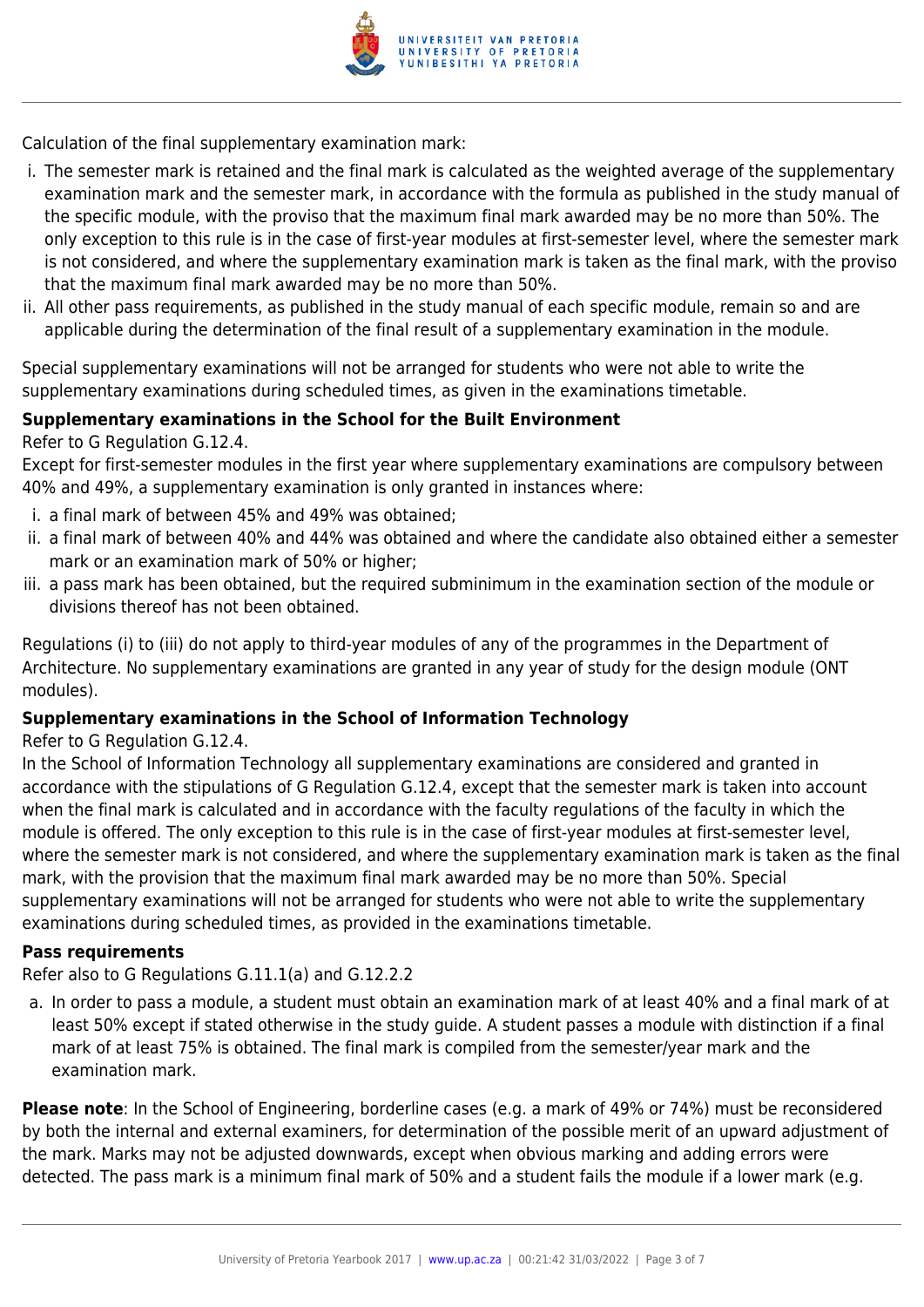

49%) was obtained.

- b. Calculation of the final mark: The semester/year mark must account for no less than 40% and no more than 60% of the final mark, with the exception of modules such as design and research projects and research reports/essays, as well as in modules where the development of general skills is the primary learning activity, where appropriate alternative norms are determined individually by schools or departments. The specific details and/or formula for the calculation of the final mark are set out in the study guide of each module. Also, a schedule listing this information (for all the modules presented in each school) will be compiled, for approval by the Dean.
- c. Calculation of the semester/year mark: The semester/year mark is compiled from formative assessment of learning activities such as assignments, presentations, practicals and group projects, as well as from class tests and semester tests. For each module the specific formula for the calculation of the semester/year mark is determined by the lecturer(s) responsible for the presentation of the module and the details are set out in the study guide. Also, a schedule listing this information for all the modules presented in each school will be compiled, for approval by the Dean.

Refer also to G Regulation G.11.1(b).

- d. In some modules specific requirements in respect of certain components of the semester/year mark may be set in order for a student to pass the module (for example that satisfactory performance in and attendance of practical classes are required). Thus, even if a pass mark is obtained in the module, a pass is not granted unless these requirements are met. For such modules these specific requirements are set out in the study guide. Also, a schedule containing this information (for all such modules presented in each school) will be compiled, for approval by the Dean.
- e. A student must comply with the subminimum requirements in subdivisions of certain modules. For such modules these specific requirements are set out in the study guide of the module. Also, a schedule containing this information (for all such modules presented in each school) will be compiled, for approval by the Dean.
- f. A student may be promoted (exempted from the examination) in certain modules in the School of Information Technology should a specified semester/year mark (minimum 65%) be obtained. For such modules these specific requirements are set out in the study guide of the module. Refer also to G Regulation G.10.3.

**Please note**: General Regulation G.10.3 is normally not applied by the School of Engineering and no promotion (exemption from the examination) is allowed in any module, except in special cases where permission of the Dean is required.

# **Dean's Merit List (Eng. 10.2)**

The Dean's Merit List will be published annually on the website of the Faculty and will contain the names of the students whose academic performance over the year has been excellent and deserves recognition. Letters of commendation will be sent to students who qualify for inclusion on the Dean's Merit List.

To be eligible for inclusion in the Dean's Merit List, a student in the School for Engineering must pass all the modules as prescribed in the curriculum of a specific year of study as published. A student registered for the first, second or third year of the four-year programme must obtain a minimum weighted average of 75% and a student registered on the first, second, third or fourth year of the five year programme must obtain a minimum weighted average of 75%.

# **Additional regulations and information for the School of Engineering**

#### **Selection**

A selection procedure takes place prior to admission to any programme in the School of Engineering. Restrictions may be placed on the number of students admitted to the School and/or its departments. Postgraduate selection takes place as stipulated in the respective departmental rules.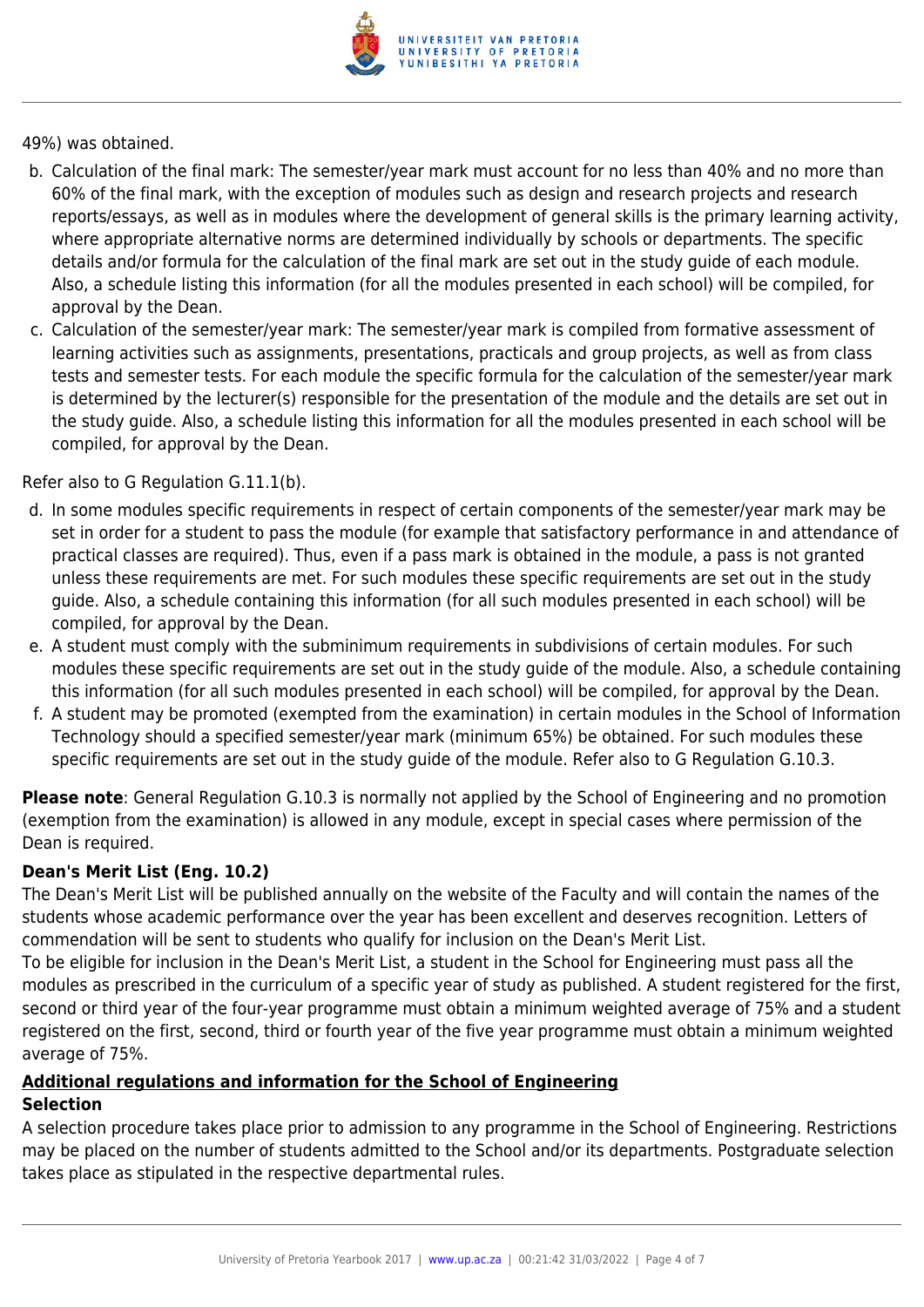

#### **Renewal of registration (Eng.4)**

Should a student who is repeating a year of study, with the exception of first-year students, fail to obtain sufficient credits to be promoted to the subsequent year of study at the end of the year of repetition, he or she will forfeit his or her right to readmission. Students who forfeit the right to readmission, may apply in writing to the Admissions Committee for readmission to the Faculty. Provisions regarding promotion, including provisions for first-year students, appear in the regulations of the relevant fields of study.

#### **Equivalent modules**

A BEng student may be permitted by the Dean, on recommendation of the relevant head of the department, to register for an equivalent module in an alternate semester, although the module is normally offered to the student's group in another semester, and providing that no timetable clashes occur.

#### **Duration of examinations in undergraduate modules in the School of Engineering**

The duration of an examination in an 8-credit module will not exceed 90 minutes and in a 16-credit module will not exceed 180 minutes, except where special approval is granted by the Dean to exceed these limits. The duration of a supplementary examination or a special examination in all under-graduate modules will not exceed 90 minutes, except where special approval is granted by the Dean to exceed this limit. In the event of an aegrotat, the duration of the examination can be extended to a maximum period of 180 minutes, depending on an arrangement made between the lecturer and the student.

#### **Exposure to the practice of engineering (Eng. 8)**

Engineering students are exposed in three ways to the practice of engineering during the course of their studies:

- a. Workshop practice a module comprising a period at the end of the first year of study during which students are trained in workshop practice. Students in electrical, electronic and computer engineering attend the Introduction to Laboratory Measurements and Computer Simulations' module.
- b. Practical training specific periods of work at firms during which experience is gained in the practice of engineering. Students may deviate from this stipulation only with the permission of the Dean.
- c. Excursions study excursions arranged for students to visit various engineering firms and installations in order to obtain insight into the industry. This training is compulsory. Details of the modules regarding these aspects of training are explained in the sections of this publication which deal with the curricula and syllabi of the various programmes.

#### **Additional regulations and information for the School for the Built Environment Selection**

Selection takes place prior to admission to the following programmes in the School for the Built Environment:

- a. All undergraduate programmes: A restricted number of students are admitted to all undergraduate programmes.
- b. Postgraduate programmes: A restricted number of students are admitted to the following taught programmes: BArchHons, BIntHons, BLArchHons, BScHons (Applied Science), BScHons Quantity Surveying, BScHons Construction Management, MArch(Prof), MInt(Prof), ML(Prof), MSc (Applied Science), MSc Quantity Surveying, MSc Construction Management, MSc Real Estate and Master of Town and Regional Planning. Applications close on 31 October for South African students. Admission to the MSc and PhD programmes by research is subject to approval by the Head of Department and the Dean.

#### **International students**

Applications close on 31 August for international students.

International students wanting to be considered for selection must have their qualifications audited and verified by the South African Qualifications Authority (SAQA). Those candidates wanting to register for professional postgraduate degree programmes for purposes of professional registration must further have their qualifications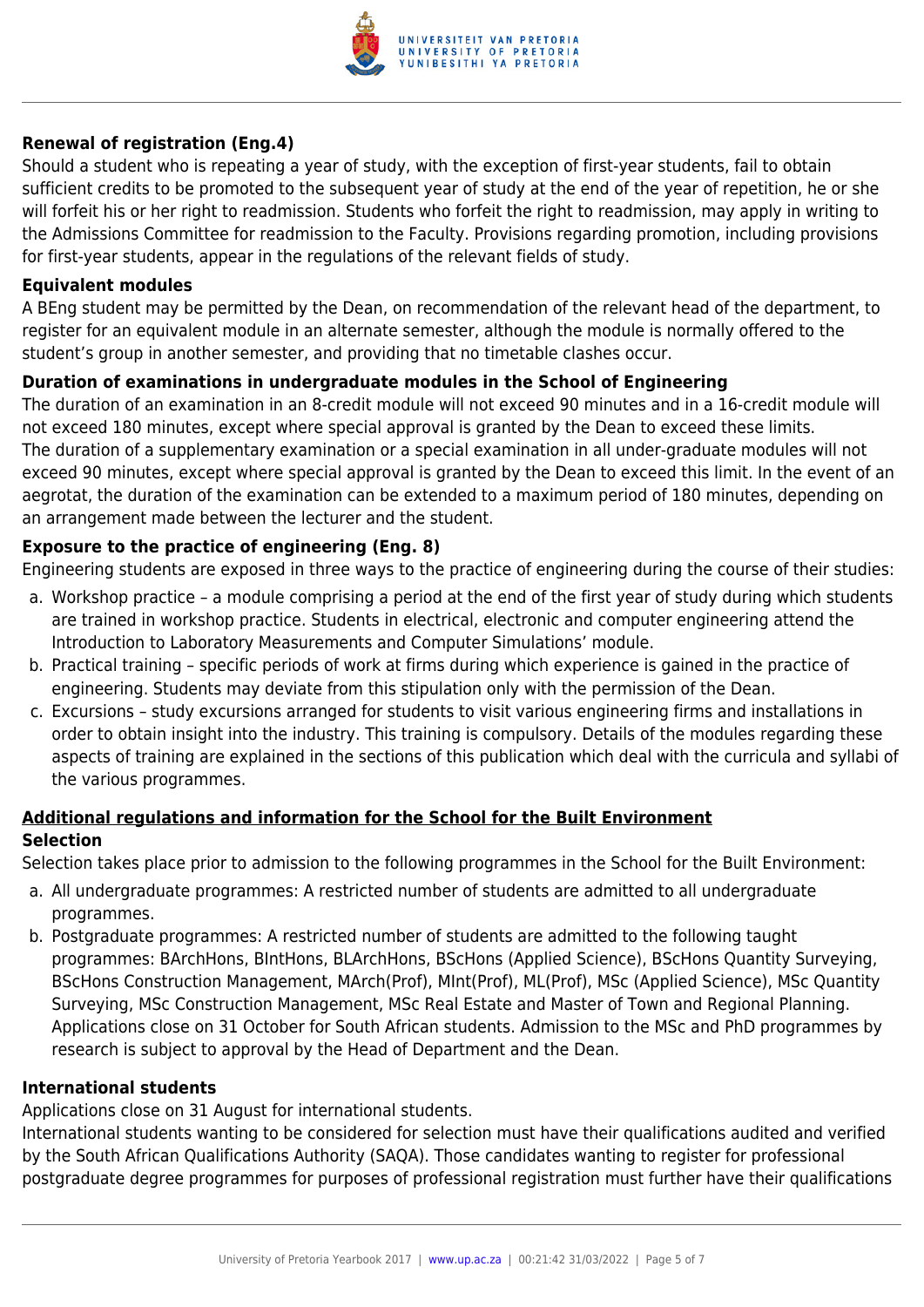

verified by the relevant registering council as to the equivalence of the registration category. All costs are for the direct account of the applicant. All documentation must accompany the application and be submitted before the closing date.

**Please Note**: Contact details for the various bodies are to be found on the relevant departmental web page.

# **Promotion requirements in the School for the Built Environment**

- a. Students whose academic progress is not acceptable can be suspended from further studies. Refer to the following important regulations: G Regulation G.3 and/or regulations as they appear for the applicable programmes.
- b. A student who is excluded from further studies in terms of the stipulations of the abovementioned regulations will be notified in writing by the Dean or admissions committee at the end of the relevant semester.
- c. A student who has been excluded from further studies may apply in writing to the admissions committee of the School for the Built Environment for readmission on or before 12 January.
- d. Should the student be readmitted by the admissions committee, strict conditions will be set which the student must comply with in order to proceed with studies.
- e. Should the student not be readmitted to further studies by the admissions committee, he/she will be informed in writing.
- f. Students who are not readmitted by the admissions committee have the right to appeal to the Senate Committee for Admission, Evaluation and Academic Support.
- g. Any decision taken by the Senate Committee for Admission, Evaluation and Academic Support is final.

# **Additional regulations and information for the School of Information Technology Selection**

A selection procedure takes place prior to admission to the degree programmes in the School of Information Technology. The number of students admitted to the under-graduate programmes in the school may be limited. Postgraduate selection takes place in accordance with departmental policy.

# **Academic literacy**

All first-year students in the School of Information Technology enroll for ALL 121, a specialised module in academic literacy for Information Technology. For students in the Four-year programmes, Language, life and study skills 1 and 2 are compulsory in both the first semester and second semester (LST 133 and LST 143).

# **Requirements for specific modules (IT.3)**

A candidate who has:

- a. passed the Grade 12 examination in Mathematics with at least 50% will be admitted to WTW 134, WTW 115 and WTW 152, and 60% for WTW 114, WTW 126, WTW 158 and WTW 161 in Mathematics and to WST 111 etc. or obtained at least 3 (40-49%) for Mathematics in Grade 12, will be admitted to WTW 133 and WTW 143
- b. obtained at least 4 (50-59%) in Mathematics in the Grade 12 examination, or at least 50% in both Statistics 113, 123, will be admitted to Informatics 112; Economics 113, 123 and 120;
- c. obtained at least 5 (60-69%) in Mathematics, or obtained at least 4 (50 59%) in Mathematics and has passed WTW 133 and WTW 143, will be admitted to Informatics 154 and 171.
- d. not passed at least four Computer science modules at second-year level, will not be permitted to register for the Computer science modules at third-year level, unless special permission has been granted by the Head of Department.

# **Minimum study period**

The minimum period of study for the degree is indicated at the relevant degree programme. Students registering for a three-year degree, must complete the degree in a maximum of five years. Students registering for a four-